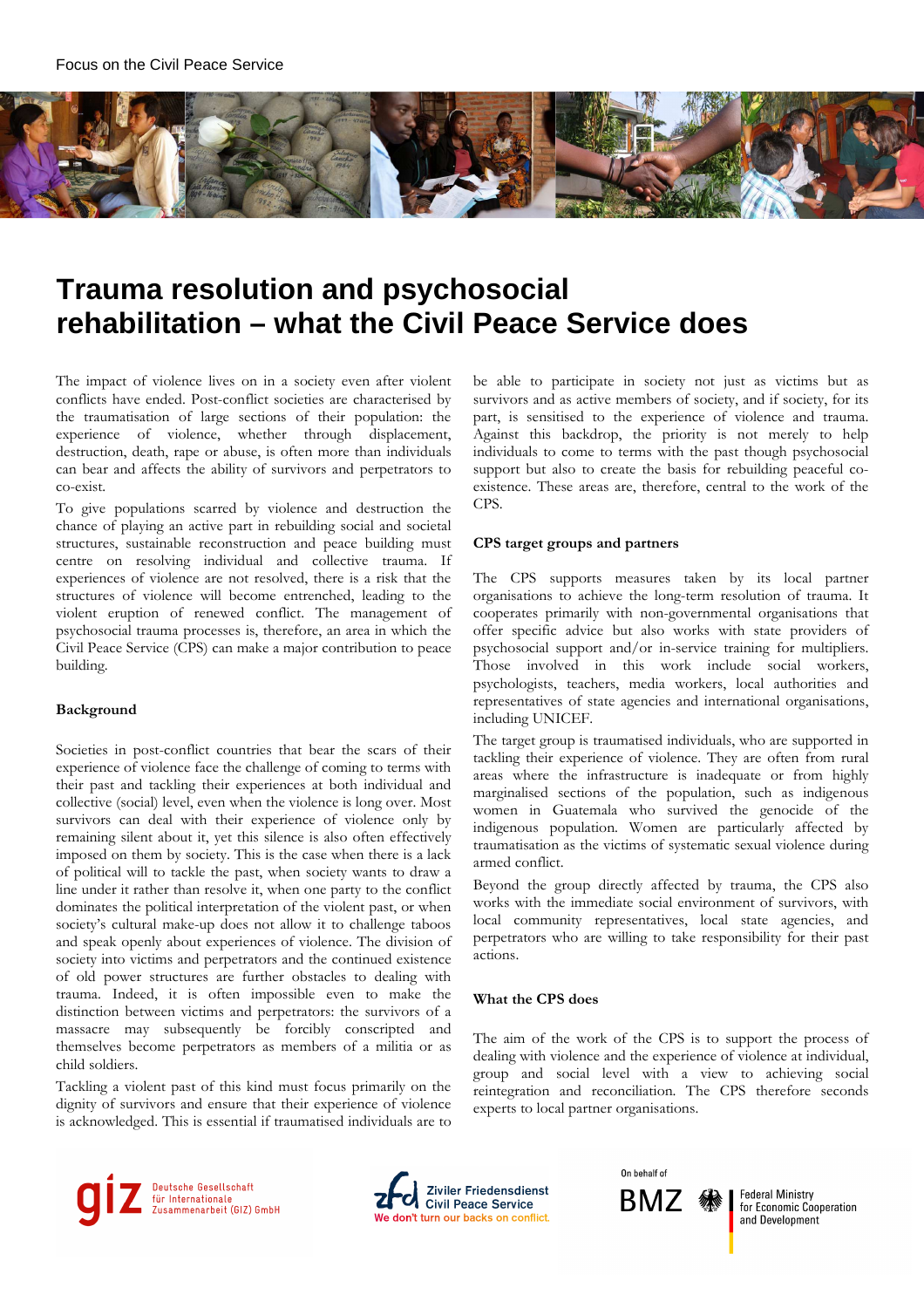The CPS works at different levels. It aims to support individuals in integrating their experience of violence at a personal level and in understanding that their 'fate' is, in fact, part of a collective 'fate' governed by violent conflict. It offers specialist advice to survivors and trains experts and multipliers providing psychosocial support. At local community level, it supports local initiatives aimed at a shared approach to tackling trauma in which survivors and other actors from their direct social sphere are involved. Moreover, it promotes awareness-raising measures and publicity that supports trauma resolution at social level. Finally, the CPS supports civil society and state actors in improving their advisory services and in developing professional support structures. It also promotes the development of networks.

CPS experts support the following processes:

- Development of the provision of **psychosocial counselling** for traumatised individuals. The focus here is primarily on tackling the experience of violence at collective level, but counselling provision also includes individual psychotherapeutic support. Peace experts advise on the use of innovative methods, including art, drama and film.
- Psychosocial support for survivors in connection with the **exhumation** of civil war victims in Guatemala and support for local processes to come to terms with civil war violence.
- Support for survivors in Cambodia who come forward to **testify as witnesses** to the Khmer Rouge Tribunal as part of the truth and reconciliation process. Peace experts provide specialist support to local teams of counsellors, who offer psychosocial support to witnesses before, during and after their testimony in a criminal trial. Survivors are encouraged and given support to testify about the crimes they witnessed or to appear as joint plaintiffs before the court.
- Specialised **further training courses for multipliers**  and for the staff of partner organisations working with traumatised individuals.
- Academic **training of trauma counsellors**. Peace experts in Cambodia have supported the development of relevant training courses at the University of Phnom Penh and are involved in implementing and developing them.
- Advice to civil society organisations and state bodies in developing effective and sustainable **counselling structures.** For example, in Burundi, the CPS offers advice on specialist psychosocial counselling but also helps establish and develop a national grassroots system for psychosocial support run by state Family Development Centres.
- **Awareness raising and publicity activities,** to make trauma visible and to remove the taboos surrounding it. Public discussion at all levels, from the local up to the political, is a crucial part of the process of truth and reconciliation. Peace experts advise partner organisations on developing appropriate awarenessraising measures, on integrating the topic in in-service training curricula, and on planning local radio programmes in which witnesses and those affected by violence can share their experiences. They also support media campaigns to focus political attention on this area.
- **Networking organisations and institutions** working in the psychosocial field. The CPS promotes technical exchange and cooperation between organisations within a country or across national borders, as is the case with Burundi and Rwanda. As well as sharing their different contexts and experiences of dealing with trauma, these organisations can share methods and strategic considerations relating to trauma resolution as part of the process of tackling a violent past.

The measures implemented by the CPS in cooperation with local partner organisations are helping to secure the psychosocial rehabilitation of individuals who have been affected by violence, are supporting society in coming to terms with violence and its impact, and aim to actively involve the relevant actors in the peace process.

Published by: Deutsche Gesellschaft für Internationale Zusammenarbeit (GIZ) GmbH Civil Peace Service Friedrich-Ebert-Allee 40 53113 Bonn T +49 0228-4460 1452 F +49 0228-4460 1412 E zfd@giz.de I www.giz.de/zfd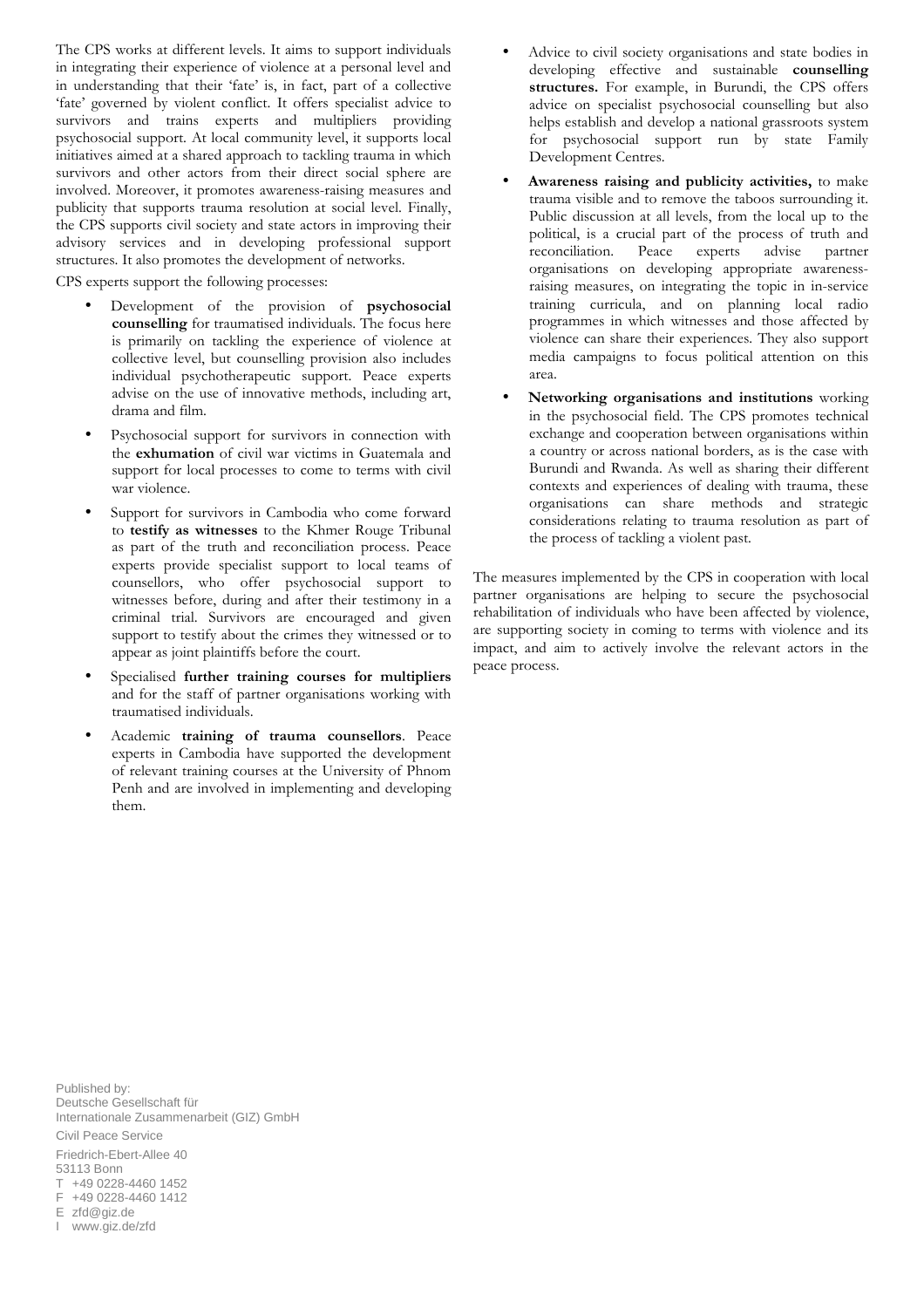

### **Burundi Trauma resolution and psychosocial rehabilitation – what the Civil Peace Service does**

Burundi is marked by the impact of its 16-year civil war, and even now, after two sets of post-war elections, its peace process still faces substantial challenges. The hopes of an integration process based on dialogue evaporated when the all-party government collapsed and the political landscape split into a CNDD/FDD-led Government and an extra-parliamentary opposition. While it is unlikely that widespread violence will again break out, the difficult security situation is jeopardising the sustainable consolidation of peace.

Against this backdrop, the socio-economic reintegration of returning refugees and ex-combatants and the rehabilitation of those impacted by the war (the *sinistrés*) are among the major challenges facing the peace process. The population groups most severely affected by the war are women, children and young people, including former child soldiers, who are particularly likely to be the victims of violence. Giving them an opportunity to deal with their experiences of violence and to benefit from protection and social integration underpins success in the peace process. Failure to achieve rehabilitation and to initiate the reconciliation process, by contrast, brings the risk of renewed violent conflict.

GIZ's CPS programme therefore works in three areas – psychosocial rehabilitation and reintegration, transitional justice, and security – to support the process of consolidating peace. It takes a holistic approach to help break the spiral of violence that has existed since independence, both through providing psychosocial and legal redress for a violent past and through preventing renewed violence.

In cooperation with UNICEF, the CPS supports Burundi's Ministry for National Solidarity, Human Rights and Gender (MSNDPHG) and civil society organisations working to provide psychosocial support. Its objective is to develop a national grassroots system for the psychosocial rehabilitation and reintegration of groups affected by ethno-political violence since independence, particularly women and children. MSNDPHG Family Development Centres (CDFs) at municipality and province level and grassroots structures set up by civil society are the basis of this future system. Their services in trauma counselling and civil conflict resolution are to be improved. These centres and structures are the first point of contact for victims seeking professional help.

To achieve this, the CPS is helping to strengthen CDFs at institutional level and is also supporting professionalisation of the technical capacity of CDFs and grassroots civil society structures. In both components, development measures include work at all levels, from micro level up to macro level, from training for psychosocial assistants in villages to advice on the development of national policy in the psychosocial area.

A peace expert supports UNICEF Burundi's child protection sub-cluster in devising, developing and implementing a curriculum and appropriate modules for training trauma counsellors. The expert supports the introduction of a model for the psychosocial support of vulnerable groups, delivers training courses, and supports the development of networks of actors delivering psychosocial support in Burundi.

A further peace expert advises MSNDPHG officials on improving and strategically extending the services provided by the Family Development Centres, works locally with CDF staff to develop the provision of services for target groups, and supports further training for multipliers in the areas of psychosocial support and civil conflict resolution.

Further training for staff within CDFs and others involved in psychosocial care in the areas of psychosocial counselling and trauma resolution, the development of tailored curricula, and the reinforcement and professionalisation of counselling services in Family Development Centres are achieving a sustainable improvement in the preconditions for psychosocial rehabilitation of citizens traumatised by violence during Burundi's civil war.

Published by: Deutsche Gesellschaft für Internationale Zusammenarbeit (GIZ) GmbH Civil Peace Service Friedrich-Ebert-Allee 40 53113 Bonn T +49 0228-4460 1452 F +49 0228-4460 1412

E zfd@giz.de

I www.giz.de/zfd

Deutsche Gesellschaft Francische Gesettschaft<br>für Internationale<br>Zusammenarbeit (GIZ) GmbH



On behalf of **BMZ** 

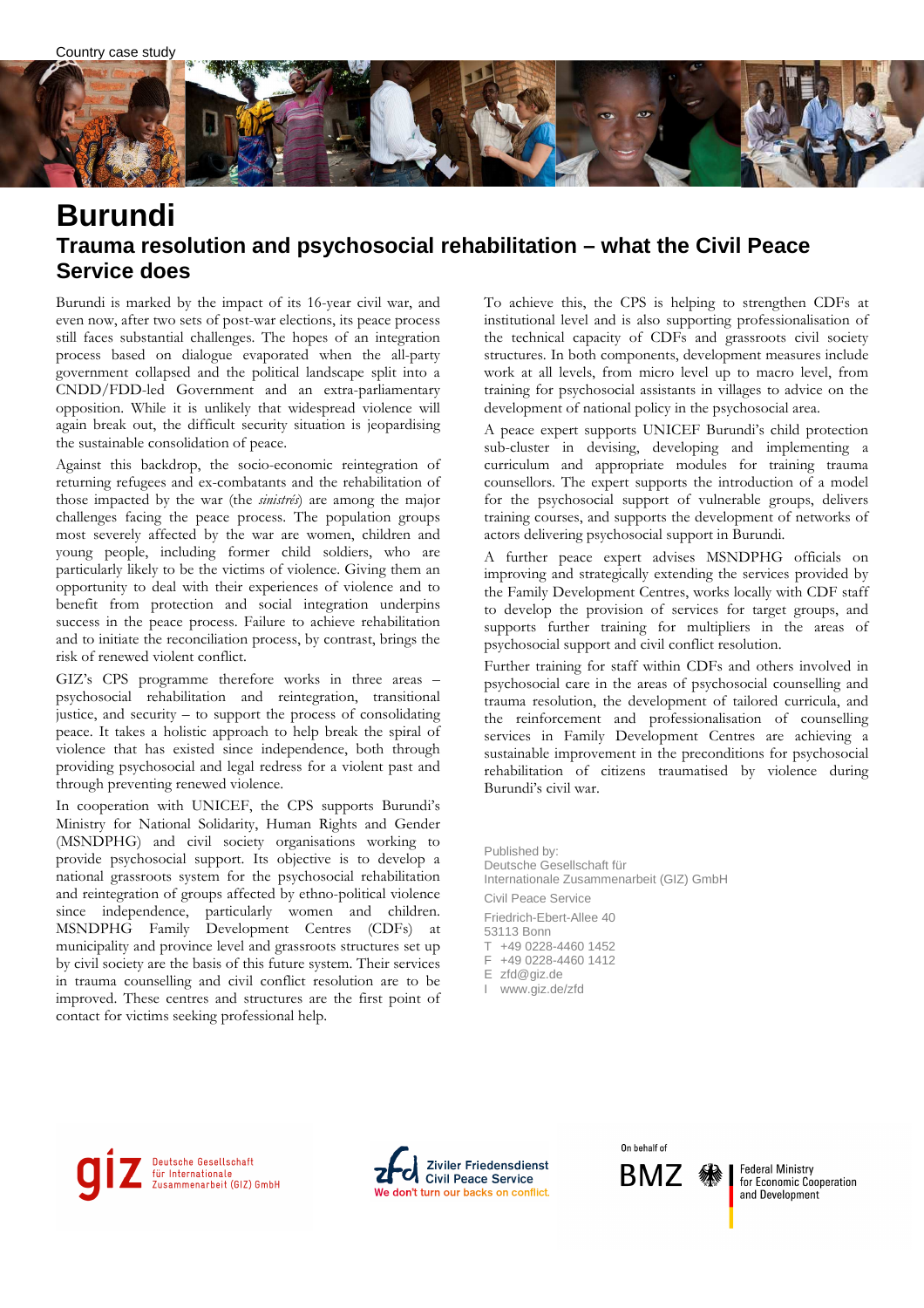

## **Palestinian Territories Trauma resolution and psychosocial rehabilitation – what the Civil Peace Service does**

The Israeli-Palestinian conflict is one of the world's longestrunning conflicts and, after decades of occupation, it is characterised by a marked inequality in power. The issues involved are highly complex - the end of the occupation, the scope for a two-state solution and the issue of the future borders that such a solution would raise, the building of settlements, the right of return for Palestinian refugees, the status of Jerusalem, and guarantees of basic democratic rights. Against this backdrop, the CPS programme supports efforts to reduce and prevent violence as a contribution to promoting peace in the region. Its work is aimed primarily at reintegrating and rehabilitating groups that have been particularly severely affected by violence and centres on promoting the local population's mental health.

Day-to-day life in the Palestinian Territories continues to be dominated by the presence of the military, an uncertain legal situation, restrictions on freedom of movement, violence, poverty, and a lack of prospects. There is also an evident decline in social cohesion, with people who have experienced violence passing it on to people who are more vulnerable. The situation is particularly tense in the hotspot around East Jerusalem, in the Palestinian refugee camps on the West Bank and in villages cut off from their neighbouring communities by the wall. These are the areas where the CPS focuses its support and intervention.

The CPS supports partner organisations in planning advice services and in psychosocial support for individuals seeking to come to terms with debilitating and traumatic experiences.

Five CPS experts advise the partner organisations on programme planning and on organising initial and further training in psychotherapy and pedagogy, deliver in-service training and coaching for trainers and multipliers, and supervise the implementation of group activities. The experts provide individual counselling for those affected by violence and also advise partner organisations on improving their institutional structures and networking. The aim is that tackling experiences of violence and improving psychosocial skills will boost the selfesteem of women, children and young people in particular and promote them as active champions of non-violent conflict resolution. The objective is that these actors take responsibility and exert a positive influence at local level with regard to reducing violence and crime within the Palestinian population but also in relation to the occupying forces. The population is then better able to assert its basic democratic rights.

A CPS expert advises the *International Center of Bethlehem*, which supports women, young families and older people in developing strategies for tackling traumatic events and long-term psychological stress. This stress is exacerbated by the fragmentation of Palestinian society and the weakening of social

Deutsche Gesellschaft für Internationale<br>Zusammenarbeit (GIZ) GmbH



structures that results from emigration. In cooperation with local partners, successful existing psychosocial programmes in Bethlehem are being replicated in communities in the northern West Bank, with the aim of improving the psychosocial provision for the population there. The CPS partner organisation *Madaa Silwan* in East Jerusalem has a similar focus: it develops provision for tackling mental stress in the target groups of children, women and young people. The CPS also supports an NGO, the *Ghirass Cultural Center*, in developing further training provision in psychosocial support and education for social workers and teachers working in schools. The CPS works closely with families who have suffered violence, giving help and support in particular to children and young people with learning difficulties.

CPS's work in refugee camps also focuses on building up individual resources and psychosocial skills in dealing with experiences of violence that are essential if violence is to be deescalated and prevented. This component is thus an integral part of the CPS cooperation with the *Yafa Cultural Center* in the Balata refugee camp. The two bodies work together to train promoters of non-violent conflict resolution and to equip them to use these skills in their immediate environment. Further in-service training in tackling experiences of violence and in supporting psychosocial processes is provided in the five refugee camps in the southern West Bank in cooperation with the UN relief agency UNWRA. This work, too, is linked to components designed to resolve conflict and boost participative processes.

Published by: Deutsche Gesellschaft für Internationale Zusammenarbeit (GIZ) GmbH Civil Peace Service Friedrich-Ebert-Allee 40 53113 Bonn T +49 0228-4460 1452 F +49 0228-4460 1412 E zfd@giz.de I www.giz.de/zfd

> On hehalf of BMZ

**Federal Ministry** for Economic Cooperation and Development